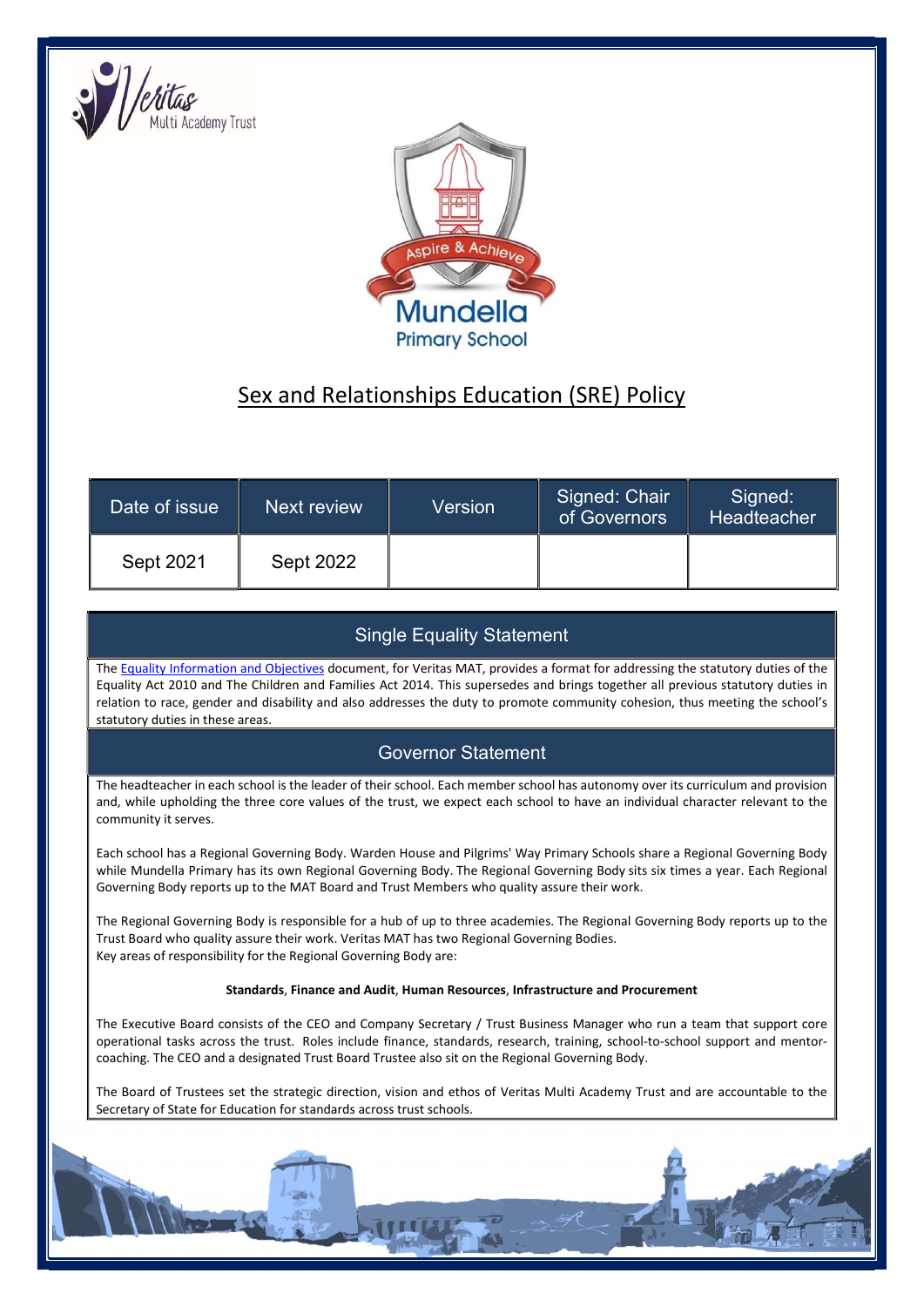Through a positive caring environment, we provide the opportunity for every child to reach their full potential. We embrace our school values and ensure all children are ready for their next steps.

The school's policy for sex and relationships education (SRE) is based on guidance from the DfE and has been drawn up in consultation with parents, pupils, staff and outside agencies.

At Mundella Primary School SRE is defined as learning about physical, moral and emotional development, love and care towards others and about the teaching of sex. Through the teaching of sex and relationships education children will learn about attitudes and values, personal and social skills and will develop their knowledge and understanding. Children are also taught about personal space and privacy.

At Mundella we aim to:

- Develop confident and effective communicators who value themselves and others.
- Encourage enquiring minds.
- Meet the needs of all pupils enabling them to reach their full potential
- Provide children with an education appropriate to the world beyond the classroom
- Help children to live together within the community, displaying tolerance and sensitivity
- Develop in children a sense of moral responsibility and self-discipline
- Develop in children spiritual awareness.

#### Aims of the SRE Policy

- To meet the requirements of the DfES guidance on SRE.
- To help and support children through physical, emotional and moral development
- To develop in children the skills and understanding to have the confidence to approach their relationships in a positive way.
- To enable children to move with confidence from childhood through adolescence to adulthood.
- To live confident and healthy lives
- To understand the changes that occur to the human body during puberty
- To understand how a baby is conceived and born.
- To ensure children are aware of personal space and their right to privacy

#### SRE in the curriculum

The Headteacher is responsible for the effective delivery of the SRE curriculum.

In each Year Group (Rec-Y6) the children discuss key safeguarding issues linked to personal space and privacy. The school utilises a range of resources; including the NSPCC, to promote children's awareness of these issues in an age appropriate manner. The teachers sensitively ensure children are aware of and understand of the boundaries; that should exist, linked to the private areas of their body.

We aim to create and maintain a safe environment within which all children feel able to ask questions and discuss issues openly. For any child wishing to discuss something confidential, relating to the lesson content, an opportunity will be provided.

Each class also has a question box, which gives children the option to write down their questions and receive an answer on a one-to-one basis, rather than in front of the whole class. Distancing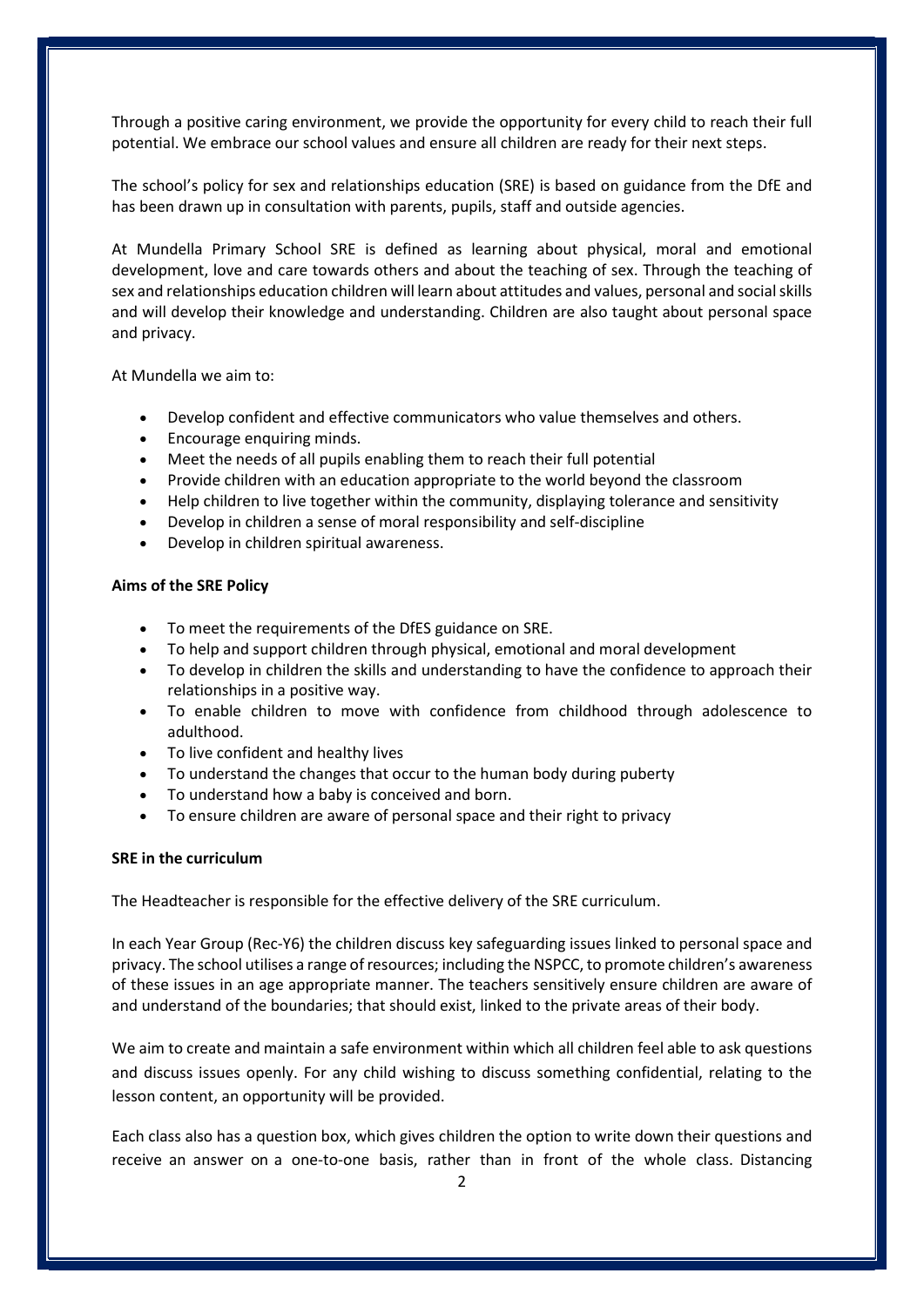techniques will be employed in our Relationships Education, as with other areas of the PSHE curriculum, meaning that children are able to discuss fictional characters and scenarios, rather than discuss their own lives and experiences.

In order to meet the needs of all children and to make our lessons engaging, we aim to deliver our Relationships Education curriculum through a variety of teaching methods and interactive activities. Our lessons will be differentiated where appropriate, ensuring all children are able to participate fully. Children will be given the opportunity throughout the units of work to reflect on and evaluate their learning - assessment opportunities are built in to every lesson.

Our PSHE Scheme of Work can be viewed in Appendix 1. The overview of Relationship Education lessons that form part of the PSHE curriculum can be viewed in Appendix 2. (The unit Growing Up in Year 4 is now being taught in term 6 of Year 5. Year 4 will teach the Year 5 unit Aiming High instead.)

#### Impact

Self-assessment is an important part of learning in Relationships Education and PSHE. Children will reflect on their learning throughout the units. We highly value pupil voice and will take into account the opinions and comments of our children about what they would like to learn.

Staff delivering the Relationships curriculum will critically reflect on their teaching and best practice will be shared through lesson observations, monitoring of planning and children's work and training opportunities.

Comments on children's learning and progress in Relationships Education, as part of their learning in PSHE, will be reported to parents and carers as part of the general comment in their end of year reports.

#### Statutory Regulations

From September 2020, all primary schools must deliver Relationships Education. Under the Education Act 2002/Academies Act 2010, all schools must provide a balanced and broadly-based curriculum which:

- promotes the spiritual, moral, cultural, mental and physical development of pupils at the school and of society, and
- prepares pupils at the school for the opportunities, responsibilities and experiences of later life. Documents that inform the school's Relationships Education Policy include:
	- Education Act (1996)
	- Learning and Skills Act (2000)
	- Education and Inspections Act (2006)
	- Equality Act (2010),
	- Supplementary Guidance SRE for the 21st century (2014)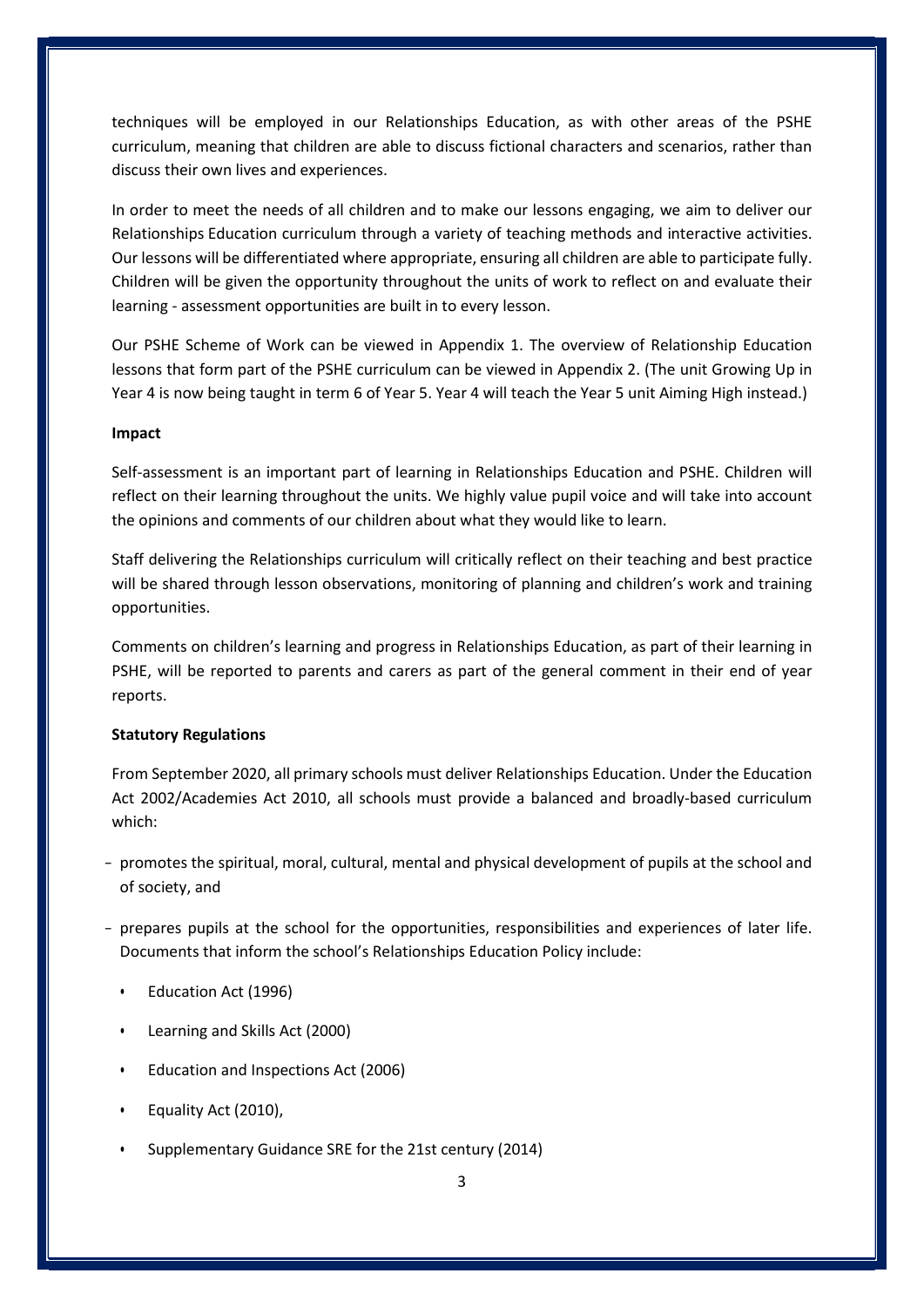- Keeping children safe in education Statutory safeguarding guidance (2016)
- Children and Social Work Act (2017)

### Safeguarding

Teachers are aware that effective RE, which brings an understanding of what is and what is not appropriate in a relationship, can lead to a disclosure of a child protection issue. In this instance, teachers will consult with the designated safeguarding lead and in his/her absence, their deputy.

Safeguarding lead-Mr Westmorland Safeguarding deputy-Lauren Wharmby

Visitors and external agencies which support the delivery of Relationships Education will be required to adhere to the school's safeguarding policy and policies relating to the subjects they are teaching or contributing towards.

### Engaging Stakeholders

This policy will be available to view on our website by all stakeholders. Parents will be informed of this policy.

Parents and carers have the legal right to withdraw their child from all or part of sex education taught as part of statutory Relationships Education, with the exception of the objectives included in National Curriculum science. These lessons are highlighted in Orange in Appendix 2. (The unit Growing Up is now being taught in term 6 of Year 5. Year 4 will teach the Year 5 unit Aiming High instead.)

Those considering this option are asked to speak with their child's class teacher initially in order to find out more about this.

### Roles and Responsibilities

The Relationships Education programme in our school will be led by Mrs Paez

All staff members involved in teaching and supporting the Relationships Education curriculum will be trained and supported by Mrs Paez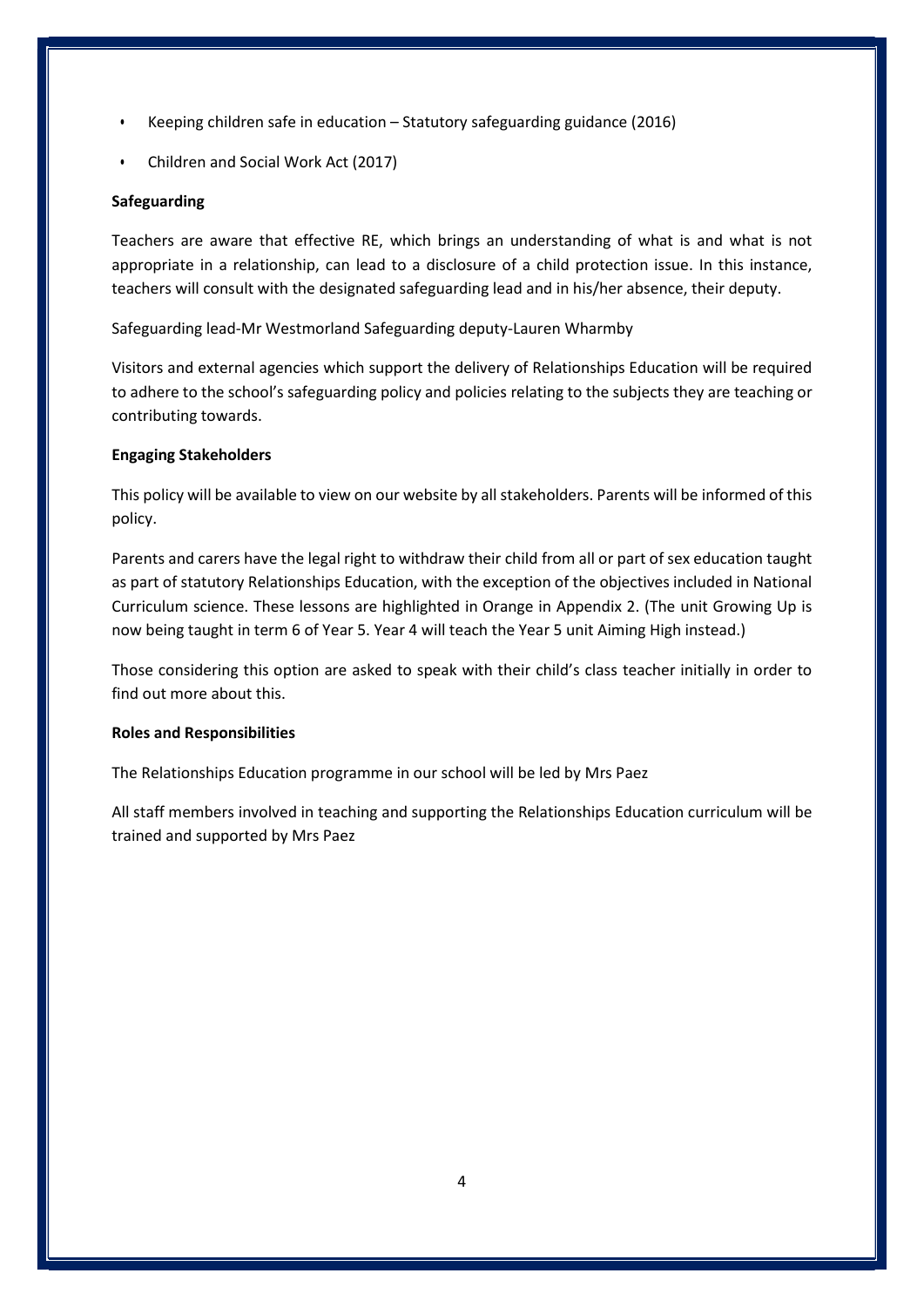## Appendix 1

### Relationship Education Overview

This overview of our Relationships scheme of work shows the objectives covered in each unit across year groups 1 to 6. It also shows the Big Questions, which give a clear idea of each lesson's content. The lessons in orange are the lessons which cover strands of Sex Education which are not statutory from September 2020 under the new statutory Relationships Education. Parents and carers may wish to withdraw their child from these lessons and have the right to make such a request.

| <b>Unit and Lesson</b><br><b>Title</b>                | <b>Objectives Covered</b>                                                                                                                                                                                                                                                                                                                                              | <b>Big Questions</b>                                                                                                           |
|-------------------------------------------------------|------------------------------------------------------------------------------------------------------------------------------------------------------------------------------------------------------------------------------------------------------------------------------------------------------------------------------------------------------------------------|--------------------------------------------------------------------------------------------------------------------------------|
| TEAM-<br>Together<br>Everyone<br><b>Achieves More</b> | To know that they belong to different groups and<br>communities such as family and school. To identify<br>their special people (family, friends, carers), what makes<br>them special and how special people should care for one<br>another.                                                                                                                            | What does it mean to be<br>part of a team?<br>What teams are we a<br>part of?                                                  |
| <b>TEAM</b><br>- Listening                            | To listen to other people and play and work cooperatively<br>(including strategies to resolve simple arguments<br>through negotiation). To share their opinions on things<br>that matter to them and explain their views through<br>discussions with one other person and the whole class.                                                                             | Why is it important to<br>listen to other people?<br>Howcanwebegood<br>listeners?                                              |
| $TEAM -$<br><b>Being Kind</b>                         | To recognise what is fair and unfair, kind and unkind,<br>what is right and wrong. To offer constructive support<br>and feedback to others.                                                                                                                                                                                                                            | Why is it important to be<br>kind to our team members?<br>How can we be kind and<br>make people feel good<br>about themselves? |
| $TEAM -$<br><b>Bullying and</b><br>Teasing            | To recognise when people are being unkind either to<br>them or others, how to respond, who to tell and what to<br>say. To recognise different types of teasing and<br>bullying, to understand that these are wrong and<br>unacceptable. To develop strategies to resist teasing<br>or bullying, if they experience or witness it, who to go to<br>and how to get help. | What kinds of unkind<br>behaviour are there?<br>What can we do if we see<br>teasing or bullying or if it<br>happens to us?     |
| $TEAM -$<br><b>Brilliant Brains</b>                   | To think about themselves, to learn from their experiences,<br>to recognise and celebrate their strengths and set simple<br>but challenging goals. To recognise what they like and<br>dislike, how to make real, informed choices that improve<br>their physical and emotional health, to recognise that<br>choices can have good and not so good consequences.        | How can we be<br>positive learners?<br>What can we do if we find<br>something difficult?                                       |
| $TEAM -$<br>Making<br><b>Good Choices</b>             | To recognise what they like and dislike, how to make real,<br>informed choices that improve their physical and emotional<br>health, to recognise that choices can have good and not<br>so good consequences. To recognise that their behaviour<br>can affect other people.                                                                                             | What choices can we make<br>about our behaviour?<br>How might our choices affect<br>the members<br>of our team?                |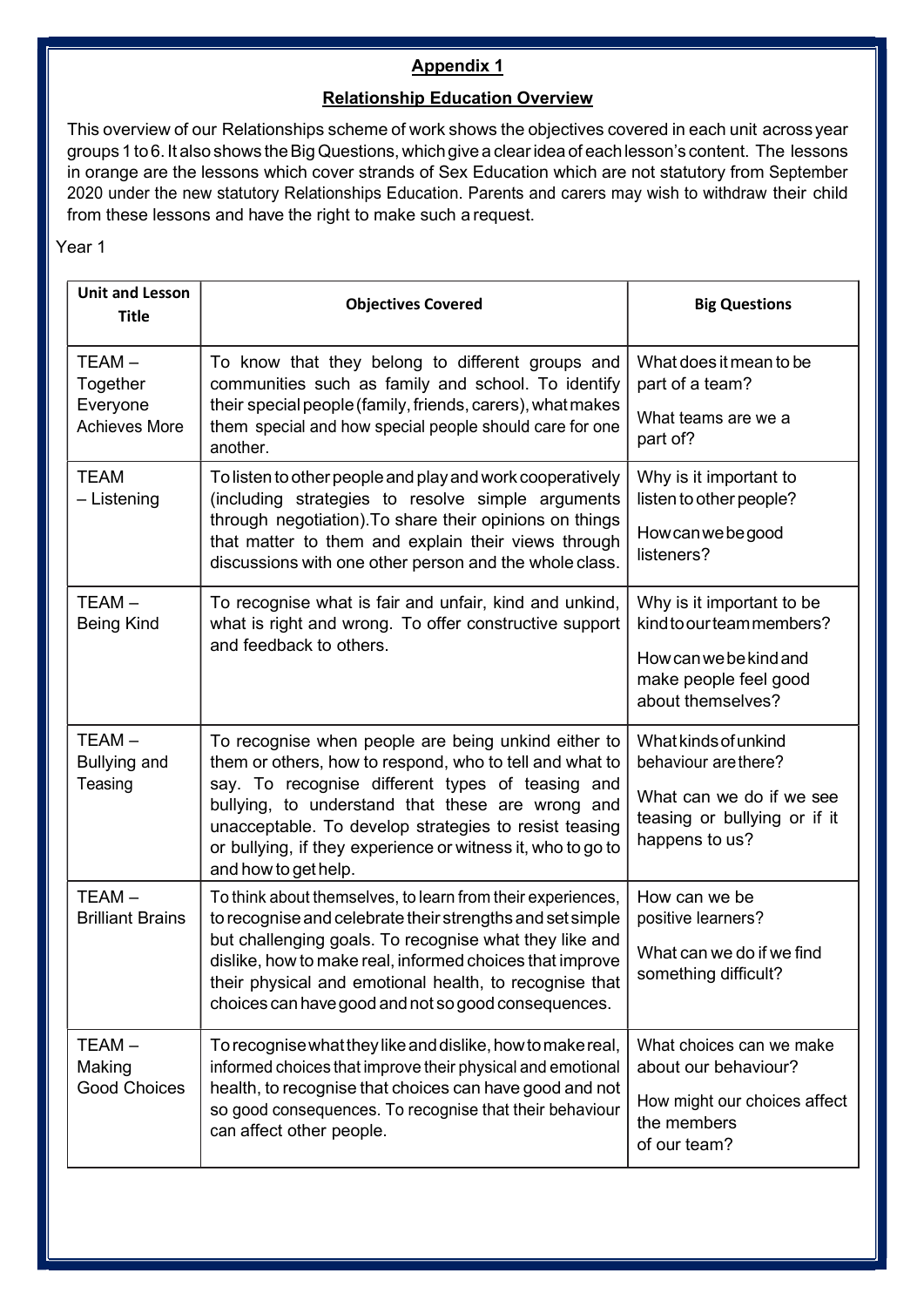| <b>Unit and Lesson</b><br><b>Title</b>    | <b>Objectives Covered</b>                                                                                                                                                                                                                                                                                                                                          | <b>Big Questions</b>                                                                                                                             |
|-------------------------------------------|--------------------------------------------------------------------------------------------------------------------------------------------------------------------------------------------------------------------------------------------------------------------------------------------------------------------------------------------------------------------|--------------------------------------------------------------------------------------------------------------------------------------------------|
| Be Yourself-<br>Marvellous Me             | To think about themselves, to learn from their<br>experiences, to recognise and celebrate their strengths<br>and set simple but challenging goals.<br>To identify ways in which they are all unique; understand<br>that there has never been and will never be another<br>'them'.                                                                                  | What makes us special?<br>Why is it important to<br>be kind to ourselves?                                                                        |
| Be Yourself-<br>Feelings                  | To know about good and not so good feelings, a<br>vocabulary to describe their feelings to others and to<br>develop simple strategies for managing feelings.<br>To think about themselves, to learn from their<br>experiences, to recognise and celebrate their strengths<br>and set simple but challenging goals.                                                 | What are our<br>different feelings<br>called?<br>How can we describe<br>them?                                                                    |
| Be Yourself-<br>Things I like             | To recognise what they like and dislike, how to make real,<br>informed choices that improve their physical and<br>emotional health, to recognise that choices can have<br>good and not so good consequences.<br>To identify ways in which they are all unique; understand<br>that there has never been and will never be another<br>'them'.                        | When do we feel happy?<br>What other good<br>feelings do you feel?                                                                               |
| Be Yourself-<br>Uncomfortable<br>Feelings | To communicate their feelings to others, to recognise<br>how others show feelings and how to respond.<br>To share their opinions on things that matter to them and<br>explain their views through discussions with one other<br>person and the whole class.                                                                                                        | Whatthingsmakeus<br>feel unhappy or<br>cross?<br>What can we do when we<br>have uncomfortable<br>feelings?                                       |
| Be Yourself-<br>Changes                   | To know about change and loss and the associated<br>feelings (including moving home, losing toys, pets or<br>friends).<br>To know about good and not so good feelings, a<br>vocabulary to describe their feelings to others and to<br>develop simple strategies for managing feelings.                                                                             | How does it feel when<br>things change or we lose<br>something precious?<br>What can we do to help<br>ourselves and others when<br>this happens? |
| Be Yourself-<br>Speak Up!                 | To recognise what they like and dislike, how to make real,<br>informed choices that improve their physical and<br>emotional health, to recognise that choices can have<br>good and not so good consequences.<br>To share their opinions on things that matter to them and<br>explain their views through discussions with one other<br>person and the whole class. | Why are our feelings<br>and thoughts<br>important?<br>How can we explain<br>our thoughts and<br>feelings to others?                              |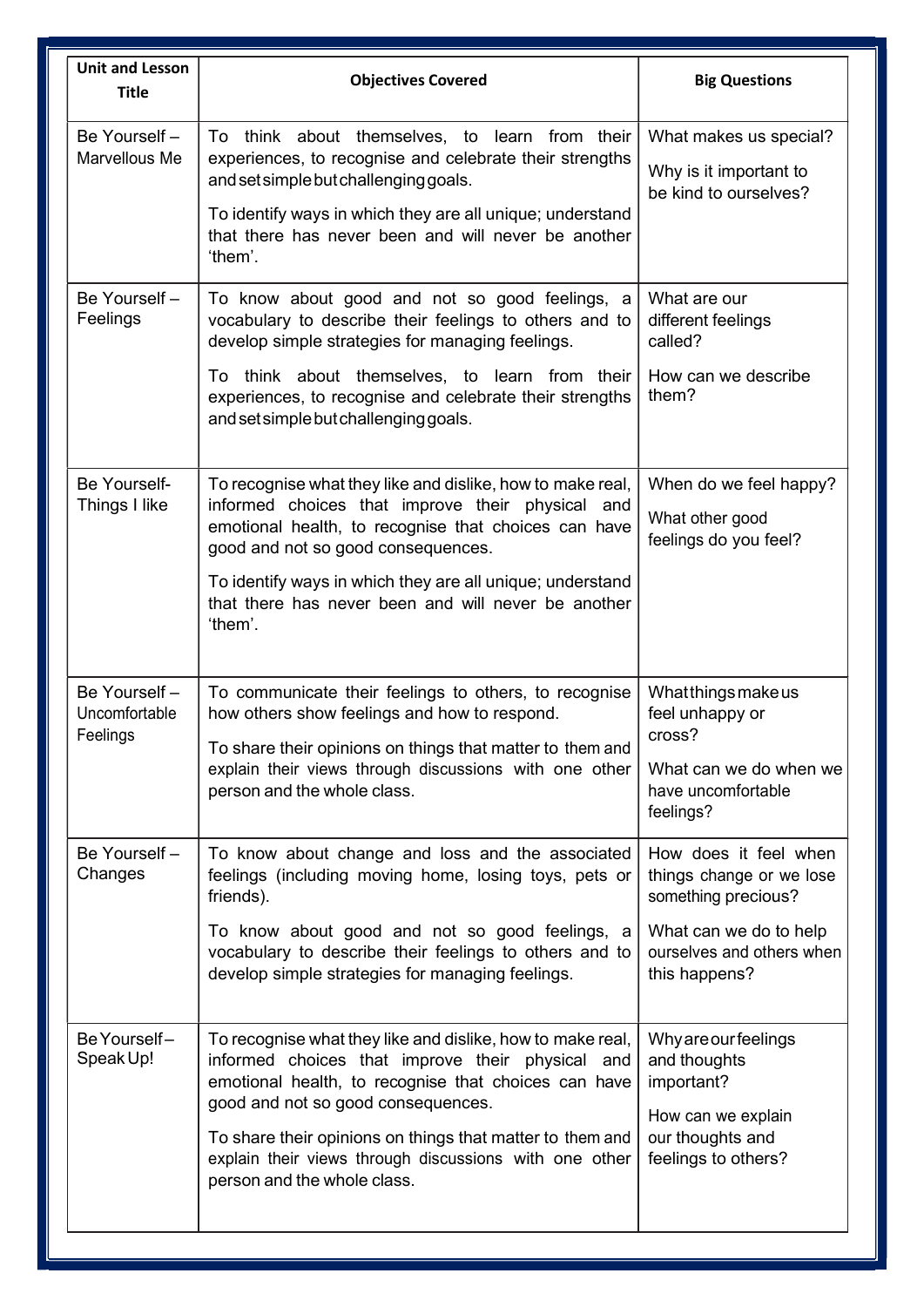| <b>Unit and Lesson</b><br><b>Title</b> | <b>Objectives Covered</b>                                                                                                                                                                                                                                                                                                            | <b>Big Questions</b>                                                                                                                              |
|----------------------------------------|--------------------------------------------------------------------------------------------------------------------------------------------------------------------------------------------------------------------------------------------------------------------------------------------------------------------------------------|---------------------------------------------------------------------------------------------------------------------------------------------------|
| $VIPS - Who$<br>Are Your<br>VIPs?      | To know about people who look after them, their family<br>networks, who to go to if they are worried and how to attract<br>their attention.<br>To identify their special people (family, friends, carers),<br>what makes them special and how special people should<br>care for one another.                                         | Who are our special<br>people?<br>What makesthem<br>special?                                                                                      |
| $VIPS -$<br><b>Families</b>            | To know about people who look after them, their family<br>networks, who to go to if they are worried and how to attract<br>their attention.<br>To identify their special people (family, friends, carers),<br>what makes them special and how special people should<br>care for one another.                                         | Why are families<br>important?<br>How do the people in our<br>families make us feel?                                                              |
| $VIPS -$<br>Friends                    | To offer constructive support and feedback to others.<br>To communicate their feelings to others, to recognise<br>how others show feelings and how to respond.                                                                                                                                                                       | What makes a good<br>friend? How can we be a<br>good friend?                                                                                      |
| VIPs - Falling<br>Out                  | To listen to other people and play and work cooperatively<br>(including strategies to resolve simple arguments through<br>negotiation).<br>To recognise that their behaviour can affect other people.<br>To know that people's bodies and feelings can be hurt<br>(including what makes them feel comfortable and<br>uncomfortable). | Why is it important to<br>treat people fairly, even<br>when we are cross with<br>them?<br>What can we do about<br>arguments and<br>disagreements? |
| $VIPS -$<br>Working<br>Together        | To recognise that their behaviour can affect other people.<br>To listen to other people and play and work cooperatively<br>(including strategies to resolve simple arguments through<br>negotiation).                                                                                                                                | What does 'cooperate'<br>mean?<br>Howcanwecooperate<br>with others?                                                                               |
| $VIPS -$<br>Showing You<br>Care        | To communicate their feelings to others, to recognise<br>how others show feelings and how to respond.<br>To offer constructive support and feedback to other.                                                                                                                                                                        | Why is it important to let<br>people know that they<br>are special to us?<br>How can we show our<br>special people that we<br>care?               |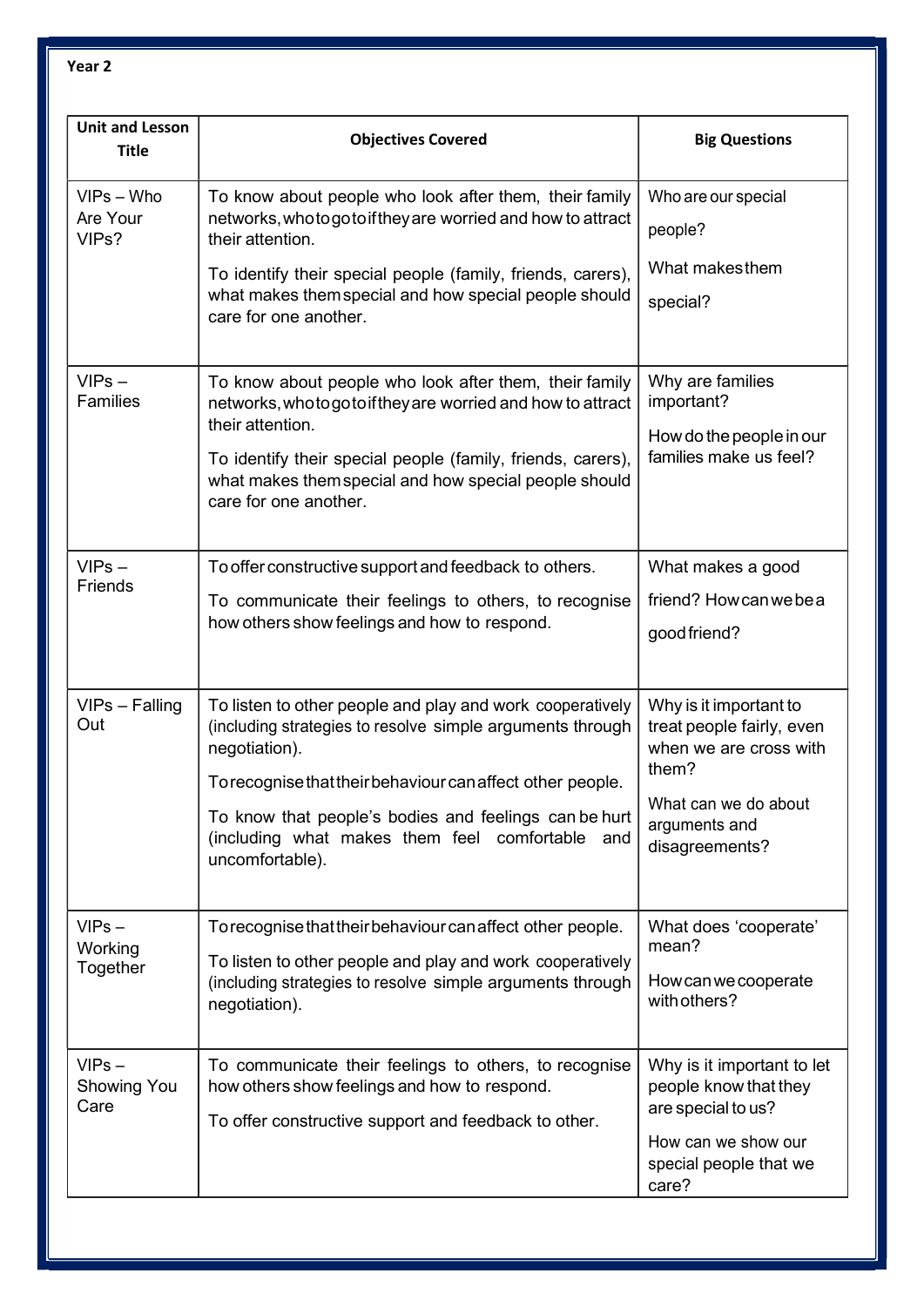| <b>Unit and Lesson</b><br><b>Title</b>  | <b>Objectives Covered</b>                                                                                                                                                                                                                                                                                                                                                                                                                                                                                                                | <b>Big Questions</b>                                                                                                                    |
|-----------------------------------------|------------------------------------------------------------------------------------------------------------------------------------------------------------------------------------------------------------------------------------------------------------------------------------------------------------------------------------------------------------------------------------------------------------------------------------------------------------------------------------------------------------------------------------------|-----------------------------------------------------------------------------------------------------------------------------------------|
| Growing Up -<br><b>Our Bodies</b>       | To know the names for the main parts of the body (including<br>external genitalia) and the bodily similarities and<br>differences between boys and girls.<br>To know about the process of growing from young to old and<br>how people's needs change.                                                                                                                                                                                                                                                                                    | What are the main parts<br>of our bodies?<br>What are the differences<br>between girls and boys?                                        |
| Growing Up<br>$-$ Is It OK?             | To judge what kind of physical contact is acceptable,<br>comfortable, unacceptable and uncomfortable and how to<br>respond (including who to tell and how to tell them).<br>To know the difference between secrets and nice surprises<br>(that everyone will find out about eventually) and the<br>importance of not keeping any secret that makes them<br>feel uncomfortable, anxious or afraid.<br>To understand what is meant by 'privacy'; their right to<br>keep things 'private'; the importance of respecting others'<br>privacy. | What is 'consent' and<br>what are the rules for<br>respecting people's<br>bodies?<br>What should we do if<br>these rules are<br>broken? |
| Growing Up-<br>Pink and Blue            | To learn about ways in which we are unique.<br>To identify and respect the differences and similarities<br>between people.                                                                                                                                                                                                                                                                                                                                                                                                               | What is a stereotype?<br>Can we tell what someone<br>is like depending on if<br>they are a boy or a girl?                               |
| Growing Up-<br>Look at Me<br><b>Now</b> | To know about the process of growing from young to old and<br>how people's needs change.<br>To know about growing and changing and new<br>opportunities and responsibilities that increasing<br>independence maybring.                                                                                                                                                                                                                                                                                                                   | What can we do know that<br>we couldn't do last year?<br>What will we be able to do<br>next year?                                       |
| Growing Up-<br><b>Getting Older</b>     | To know about the process of growing from young to old and<br>how people's needs change.<br>To know about growing and changing and new<br>opportunities and responsibilities that<br>increasing<br>independence maybring.                                                                                                                                                                                                                                                                                                                | How have we changed<br>since we were babies?<br>How will we change as we<br>grow older?                                                 |
| Growing<br>$Up - Changes$               | To know about change and loss and the associated<br>feelings (including moving home, losing toys, pets or<br>friends).<br>To think about themselves, to learn from their<br>experiences, to recognise and celebrate their strengths<br>and set simple but challenging goals.                                                                                                                                                                                                                                                             | What are some changes<br>that might happen in<br>people's lives?<br>What feelings can these<br>changes cause?                           |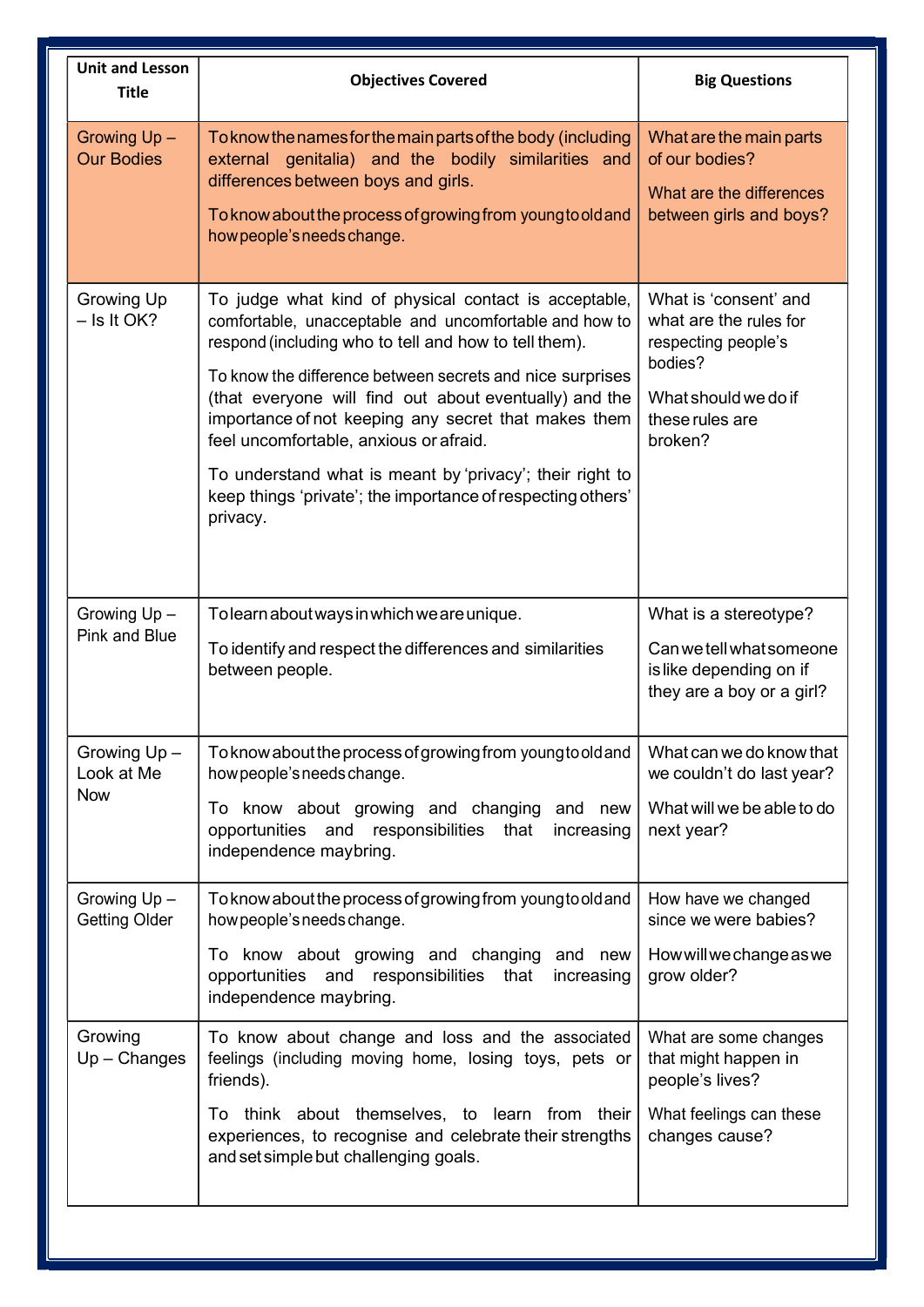| <b>Unit and Lesson</b><br><b>Title</b>            | <b>Objectives Covered</b>                                                                                                                                                                                                                                                                                                                                                                                                     | <b>Big Questions</b>                                                                                                                          |
|---------------------------------------------------|-------------------------------------------------------------------------------------------------------------------------------------------------------------------------------------------------------------------------------------------------------------------------------------------------------------------------------------------------------------------------------------------------------------------------------|-----------------------------------------------------------------------------------------------------------------------------------------------|
| TEAM - A New<br><b>Start</b>                      | To know about change, including transitions (between<br>key stages and schools), loss, separation, divorce and<br>bereavement.<br>To deepen their understanding of good and not so good<br>feelings, to extend their vocabulary to enable them to<br>explain both the range and intensity of their feelings to<br>others.                                                                                                     | How does it feel to start<br>a new class?<br>What are we<br>looking forward to?<br>Is there anything<br>we will miss?                         |
| TEAM-<br>Together<br>Everyone<br>Achieves<br>More | To know that their actions affect themselves and<br>others.<br>To work collaboratively towards shared goals.                                                                                                                                                                                                                                                                                                                  | What are the features of<br>a good team?<br>How do team<br>members benefit<br>from being<br>in a team?                                        |
| $TEAM -$<br>Working<br>Together                   | To know that their actions affect themselves and<br>others.<br>To work collaboratively towards shared goals.                                                                                                                                                                                                                                                                                                                  | How do the actions of<br>our team mates affect<br>us?<br>How is our team<br>affected by our<br>actions?                                       |
| $TEAM -$<br><b>Being</b><br>Considerat<br>е       | To develop strategies to resolve disputes and conflict through<br>negotiation and appropriate compromise and to give rich<br>and constructive feedback and support to benefit others<br>as well as themselves.<br>To recognise and respond appropriately to a wider range<br>of feelings in others.                                                                                                                           | How can we tell what<br>our team mates are<br>feeling?<br>How can we respond to<br>the feelings of other<br>people?                           |
| TEAM-<br>When<br>Things Go<br>Wrong               | To develop strategies to resolve disputes and conflict through<br>negotiation and appropriate compromise and to give rich<br>and constructive feedback and support to benefit others<br>as well as themselves.<br>To know that their actions affect themselves and others.<br>To resolve differences by looking at alternatives, seeing<br>and respecting others' points of view, making decisions and<br>explaining choices. | What happenswhen we<br>fall out with our team<br>members?<br>How can we solve these<br>problems?                                              |
| TEAM-<br>Responsibilities                         | To know that their actions affect themselves and<br>others.<br>To work collaboratively towards shared goals.                                                                                                                                                                                                                                                                                                                  | Why is it important that<br>everyone on a team<br>fulfils their<br>responsibilities?<br>What are our<br>responsibilities<br>towards our team? |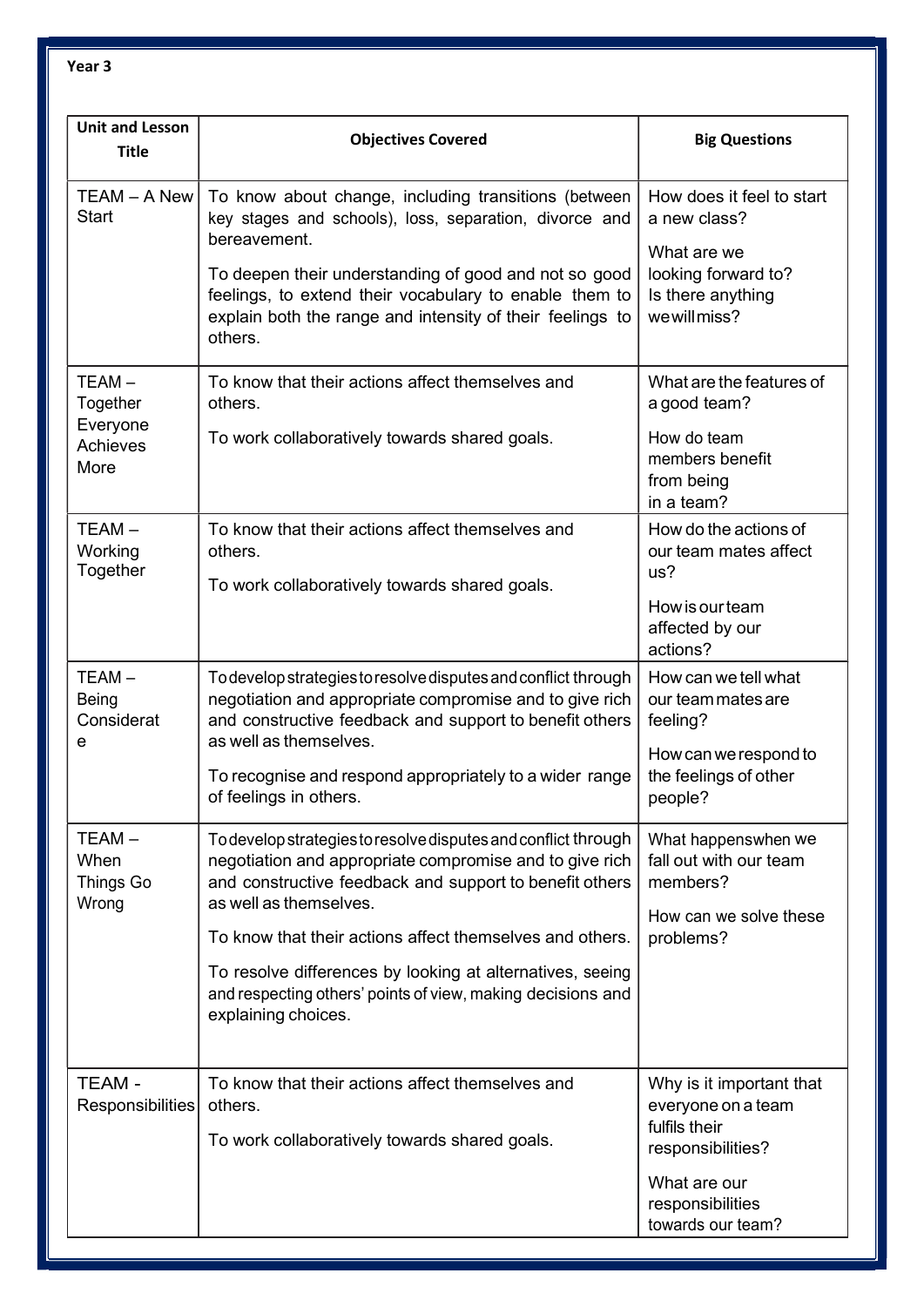| Unit and Lesson Title                   | <b>Objectives Covered</b>                                                                                                                                                                                                                                                                                                                                                                                                                             | <b>Big Questions</b>                                                                                                                  |
|-----------------------------------------|-------------------------------------------------------------------------------------------------------------------------------------------------------------------------------------------------------------------------------------------------------------------------------------------------------------------------------------------------------------------------------------------------------------------------------------------------------|---------------------------------------------------------------------------------------------------------------------------------------|
| Be<br>Yourself - Pride                  | To reflect on and celebrate their achievements, identify<br>their strengths and areas for improvement, set high<br>aspirations and goals.<br>To deepen their understanding of good and not so<br>good feelings, to extend their vocabulary to enable them<br>to explain both the range and intensity of their feelings<br>to others.                                                                                                                  | What does it mean to<br>have pride in ourselves?<br>Why should we be proud<br>of our achievements?                                    |
| <b>Be Yourself</b><br>- Feelings        | To deepen their understanding of good and not so<br>good feelings, to extend their vocabulary to enable them<br>to explain both the range and intensity of their feelings<br>to others.<br>To know what positively and negatively affects their<br>physical, mental and emotional health.                                                                                                                                                             | What are our main<br>feelings and emotions<br>called? What do they<br>feel like?<br>When might these feelings<br>happen?              |
| Be Yourself-<br><b>Express Yourself</b> | To deepen their understanding of good and not so<br>good feelings, to extend their vocabulary to enable them<br>to explain both the range and intensity of their feelings<br>to others.<br>To recognise that they may experience conflicting<br>emotions and when they might need to listen to or<br>overcome these.                                                                                                                                  | What can we do when we<br>feel unhappy or<br>uncomfortable?<br>Why is it important to tell<br>people how you feel?                    |
| Be Yourself -<br>Know Your Mind         | To know how pressure to behave in unacceptable,<br>unhealthy or risky ways can come from a variety of<br>sources, including people they know and the media.<br>To recognise when they need help and to develop the<br>skills to ask for help; to use basic techniques for resisting<br>pressure to do something dangerous, unhealthy, that<br>makes them uncomfortable or anxious or that they<br>think is wrong.<br>To recognise and manage 'dares'. | What is 'being assertive'?<br>When and how can we be<br>assertive?                                                                    |
| Be Yourself -<br>Media Wise             | To explore and critique how the media present<br>information.<br>To recognise how images in the media (and online) do<br>not always reflect reality and can affect how people<br>feel about themselves.<br>To recognise and challenge stereotypes.                                                                                                                                                                                                    | What messages do we<br>get from the media about<br>how people should look,<br>feel<br>and behave?<br>Are those messages<br>realistic? |
| Be Yourself-<br>Making It Right         | To reflect on and celebrate their achievements, identify<br>their strengths and areas for improvement, set high<br>aspirations and goals.<br>To know that their actions affect themselves and<br>others.<br>To face new challenges positively by collecting<br>information, looking for help, making responsible choices,<br>and taking action.                                                                                                       | What can we do if we do<br>something wrong or make<br>a mistake?<br>How can this help you in<br>the future?                           |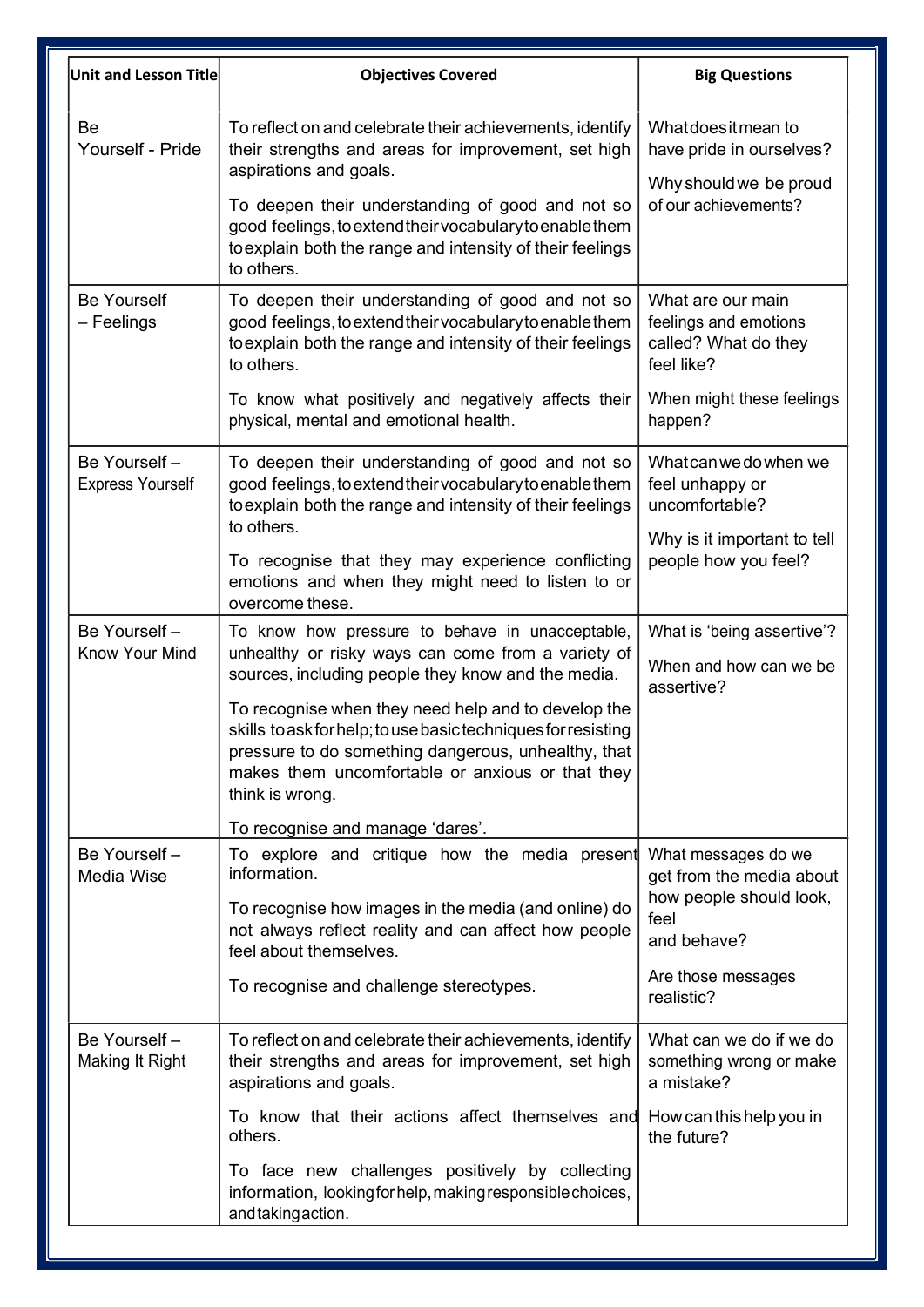| <b>Unit and Lesson</b><br><b>Title</b> | <b>Objectives Covered</b>                                                                                                                                                                                                                  | <b>Big Questions</b>                                                                 |
|----------------------------------------|--------------------------------------------------------------------------------------------------------------------------------------------------------------------------------------------------------------------------------------------|--------------------------------------------------------------------------------------|
| $VIPS -$<br><b>Making Friends</b>      | To recognise and respond appropriately to a wider range of<br>feelings in others.                                                                                                                                                          | Why is it a good idea<br>to make new friends?                                        |
|                                        | To know that their actions affect themselves and How can we make new<br>others.                                                                                                                                                            | friends?                                                                             |
|                                        | To understand personal boundaries; to identify what<br>they are willing to share with their most special people;<br>friends; classmates and others; and that we all have<br>rights to privacy.                                             |                                                                                      |
| $VIPS -$<br><b>Staying Friends</b>     | To recognise different types of relationship, including<br>those between acquaintances, friends, relatives and<br>families.                                                                                                                | How should we treat<br>our friends?                                                  |
|                                        | To recognise what constitutes a positive, healthy<br>relationship and develop the skills to form and maintain<br>positive and healthy relationships.                                                                                       | Why is it important to be<br>kind to<br>our friends?                                 |
| VIPs-Is This<br>a Good<br>Friend?      | To understand personal boundaries; to identify what<br>they are willing to share with their most special people;<br>friends; classmates and others; and that we all have                                                                   | What makesa good<br>friend?<br>What can we do if                                     |
|                                        | rights to privacy.<br>To recognise ways in which a relationship can be<br>unhealthy and whom to talk to if they need support.                                                                                                              | someone is not a good<br>friend?                                                     |
|                                        | To know how pressure to behave in unacceptable,<br>unhealthy or risky ways can come from a variety of<br>sources, including people they know and the media.                                                                                |                                                                                      |
| $VIPS -$<br><b>Falling Out</b>         | To resolve differences by looking at alternatives,<br>seeing and respecting others' points of view, making<br>decisions and explaining choices.                                                                                            | How and why do people<br>fall out with their friends?<br>What can we do              |
|                                        | To develop strategies to resolve disputes and conflict<br>through negotiation and appropriate compromise and<br>to give rich and constructive feedback and support to<br>benefit others as well as themselves.                             | when<br>this happens?                                                                |
|                                        | To recognise what constitutes a positive, healthy<br>relationship and develop the skills to form and maintain<br>positive and healthy relationships.                                                                                       |                                                                                      |
| $VIPS -$<br><b>Bullying</b>            | To realise the nature and consequences of discrimination,<br>teasing, bullying and aggressive behaviours (including<br>cyber bullying, use of prejudice-based language,<br>'trolling', how to respond and ask for help).                   | What are the different<br>ways that people can<br>be bullied?<br>How can this affect |
|                                        | To realise the consequences of anti-social, aggressive and<br>harmful behaviours such as bullying and discrimination<br>of individuals and communities; to develop strategies<br>for getting support for themselves or for others at risk. | the people involved?                                                                 |
|                                        | To recognise ways in which a relationship can be<br>unhealthy and whom to talk to if they need support.                                                                                                                                    |                                                                                      |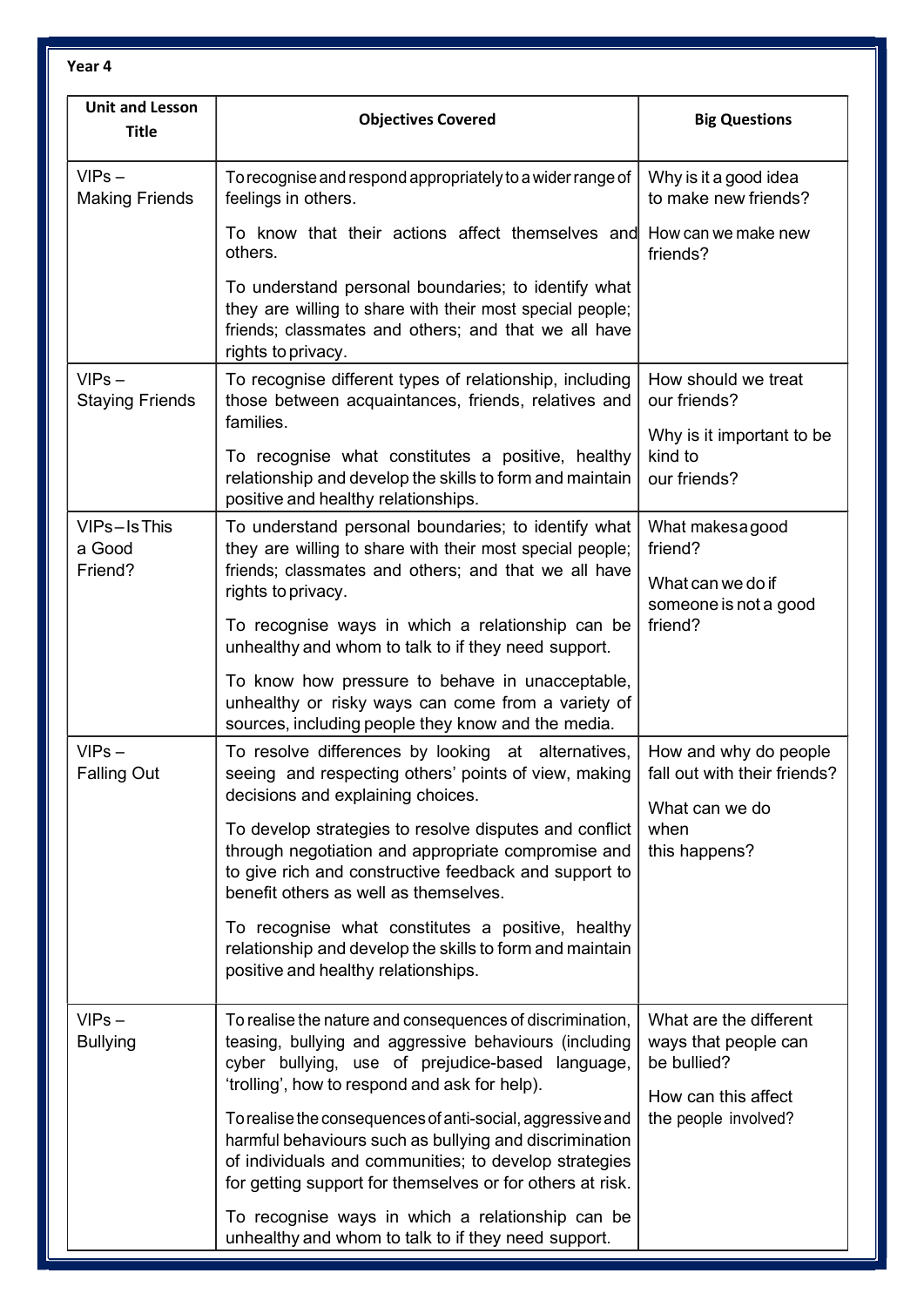| <b>Unit and Lesson</b><br><b>Title</b>              | <b>Objectives Covered</b>                                                                                                                                                                                                              | <b>Big Questions</b>                                                                                                               |
|-----------------------------------------------------|----------------------------------------------------------------------------------------------------------------------------------------------------------------------------------------------------------------------------------------|------------------------------------------------------------------------------------------------------------------------------------|
| Growing<br>$Up - Human$<br>Reproduction             | To know about human reproduction.<br>To know how their body will, and their emotions may,<br>change as they approach and move through puberty.                                                                                         | What are the<br>differences between<br>the male and female<br>bodies?<br>What are the male and<br>female parts of the body<br>for? |
| Growing Up-<br>Changes in Boys                      | To know about human reproduction.<br>To know how their body will, and their emotions may,<br>change as they approach and move through puberty.                                                                                         | What changes<br>happen to boys'<br>bodies as they grow<br>up?<br>Why do these changes<br>happen?                                   |
| Growing Up-<br>Changes in Girls                     | To know about human reproduction.<br>To know how their body will, and their emotions may,<br>change as they approach and move through puberty.                                                                                         | What changes<br>happen to girls'<br>bodies as they grow<br>up?<br>Why do these changes<br>happen?                                  |
| Growing Up<br>- Changes in<br><b>Boys and Girls</b> | To know how their body will, and their emotions may,<br>change as they approach and move through puberty.<br>To recognise that they may experience conflicting<br>emotions and when they might need to listen to or<br>overcome these. | How do feelings change as<br>we grow up?<br>What is a crushand<br>how does it feel?                                                |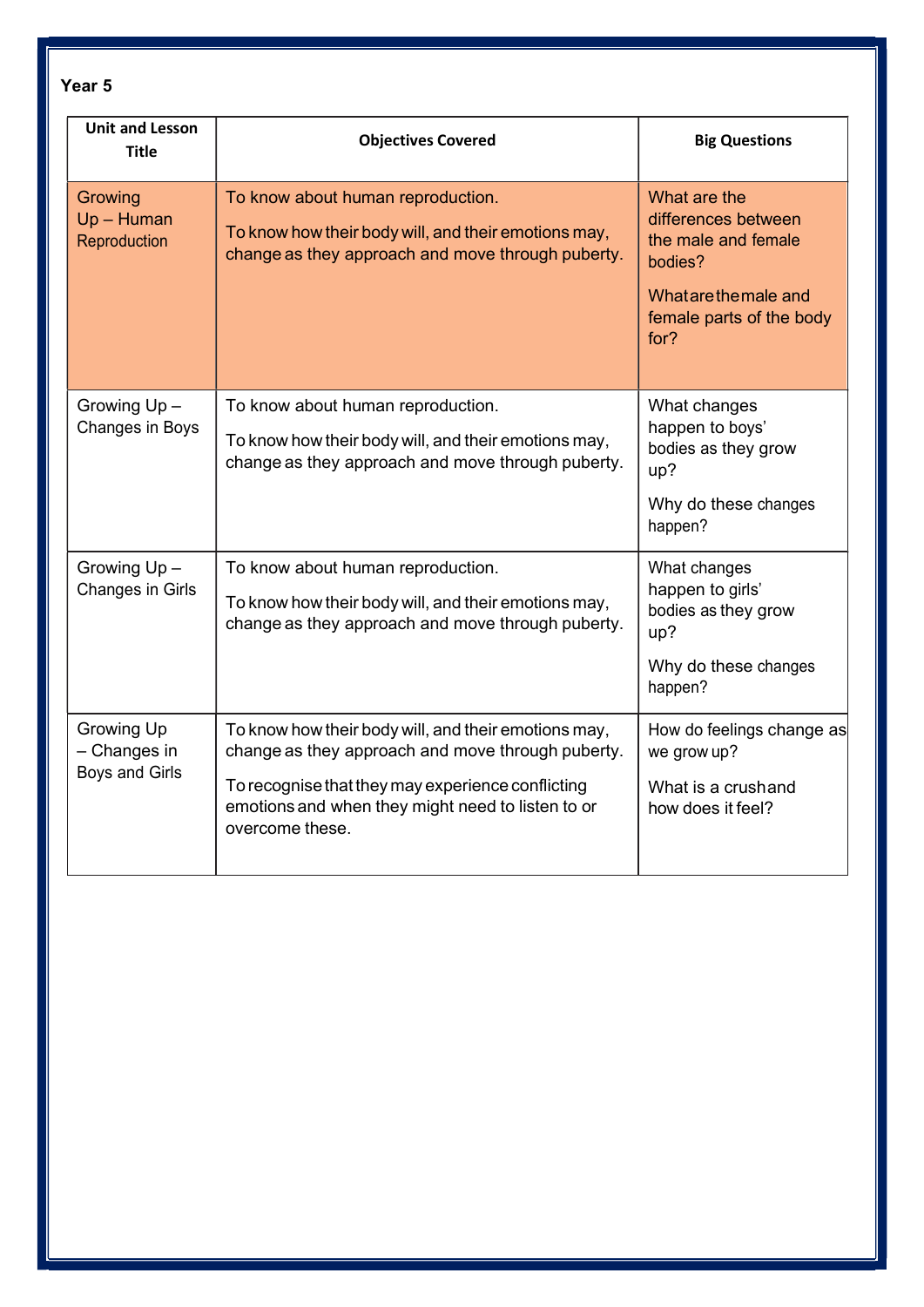| Growing Up -<br>Relationships<br>and Families   | To know that civil partnerships and marriage are<br>examples of a public demonstration of the commitment<br>made between two people who love and care for each<br>other and want to spend their lives together and who<br>are of the legal age to make that commitment.<br>To know that two people who love and care for one<br>another can be in a committed relationship and not be<br>married or in a civil partnership.<br>To know that marriage is a commitment freely entered<br>into by both people, that no one should marry if they<br>don't absolutely want to do so or are not making this<br>decision freely for themselves. | What are loving<br>relationshipslike?<br>What kinds of families are<br>there? |
|-------------------------------------------------|------------------------------------------------------------------------------------------------------------------------------------------------------------------------------------------------------------------------------------------------------------------------------------------------------------------------------------------------------------------------------------------------------------------------------------------------------------------------------------------------------------------------------------------------------------------------------------------------------------------------------------------|-------------------------------------------------------------------------------|
| <b>Growing Up</b><br>$-Where$ Dol<br>Come From? | To know about Human Reproduction.                                                                                                                                                                                                                                                                                                                                                                                                                                                                                                                                                                                                        | How are babies<br>made?<br>How are babies born?                               |

| <b>Unit and Lesson</b><br><b>Title</b>                 | <b>Objectives Covered</b>                                                                                                                                                                                                                                                                                                                                                                                                  | <b>Big Questions</b>                                                                                                                                        |
|--------------------------------------------------------|----------------------------------------------------------------------------------------------------------------------------------------------------------------------------------------------------------------------------------------------------------------------------------------------------------------------------------------------------------------------------------------------------------------------------|-------------------------------------------------------------------------------------------------------------------------------------------------------------|
| TEAM –<br>Together<br>Everyone<br><b>Achieves More</b> | To know that their actions affect themselves and others.<br>To work collaboratively towards shared goals.                                                                                                                                                                                                                                                                                                                  | Can we think of any teams<br>that we admire?<br>What are the attributes<br>that make a good team?                                                           |
| TEAM -<br>Communicate                                  | To know that their actions affect themselves and others.<br>To listen and respond respectfully to a wide range of<br>people, to feel confident to raise their own concerns,<br>to recognise and care about other people's feelings and<br>to try to see, respect and if necessary constructively<br>challenge others' points of view.<br>To recognise and respond appropriately to a wider range<br>of feelings in others. | How can we make our<br>views heard without falling<br>out with others?<br>How can we respond<br>respectfully to other<br>people's feelings and<br>opinions? |
| TEAM-<br>Collaborate                                   | To know that their actions affect themselves and others.<br>To work collaboratively towards shared goals.                                                                                                                                                                                                                                                                                                                  | What does collaborate<br>mean?<br>When have we worked<br>collaboratively?                                                                                   |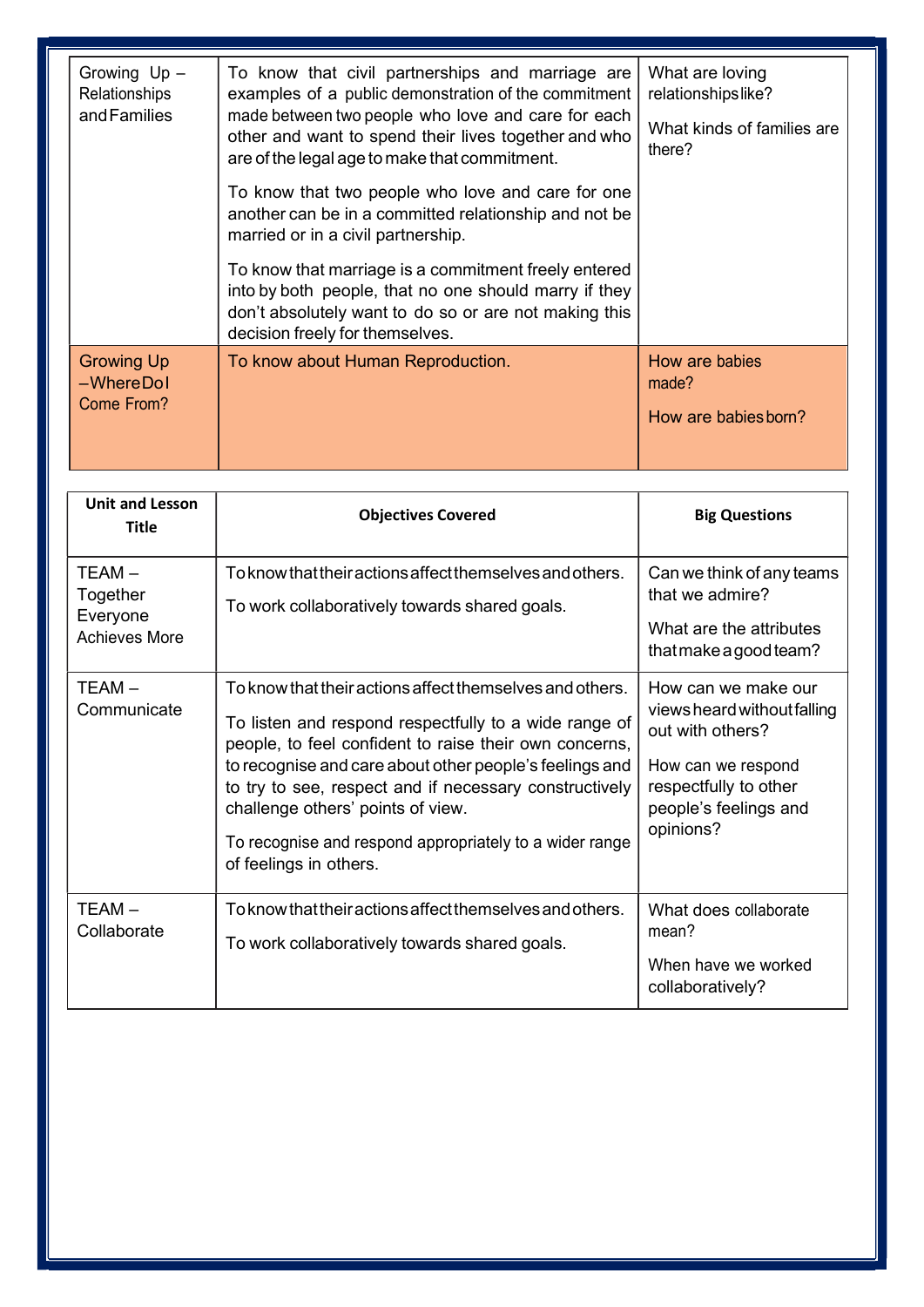| $TEAM -$<br>Compromise                   | To recognise and respond appropriately to a wider range<br>of feelings in others.<br>To develop strategies to resolve disputes and conflict<br>through negotiation and appropriate compromise and<br>to give rich and constructive feedback and support to<br>benefit others as well as themselves.<br>To resolve differences by looking at alternatives, seeing<br>and respecting others' points of view, making decisions<br>and explaining choices.                                      | What is compromise?<br>How can compromising<br>help to resolve difficult<br>situations?                              |
|------------------------------------------|---------------------------------------------------------------------------------------------------------------------------------------------------------------------------------------------------------------------------------------------------------------------------------------------------------------------------------------------------------------------------------------------------------------------------------------------------------------------------------------------|----------------------------------------------------------------------------------------------------------------------|
| TEAM - Care                              | To listen and respond respectfully to a wide range of<br>people, to feel confident to raise their own concerns,<br>to recognise and care about other people's feelings and<br>to try to see, respect and if necessary constructively<br>challenge others' points of view.<br>To develop strategies to resolve disputes and conflict<br>through negotiation and appropriate compromise and<br>to give rich and constructive feedback and support to<br>benefit others as well as themselves. | How can we be sensitive to<br>the feelings of others?<br>Howcanwemakeother<br>people feel valued?                    |
| <b>TEAM - Shared</b><br>Responsibilities | To know why and how rules and laws that protect them<br>and others are made and enforced, why different rules<br>are needed in different situations and how to take part in<br>making and changing rules.                                                                                                                                                                                                                                                                                   | Why are responsibilities<br>important in a team?<br>What are the most<br>important responsibilities<br>for our team? |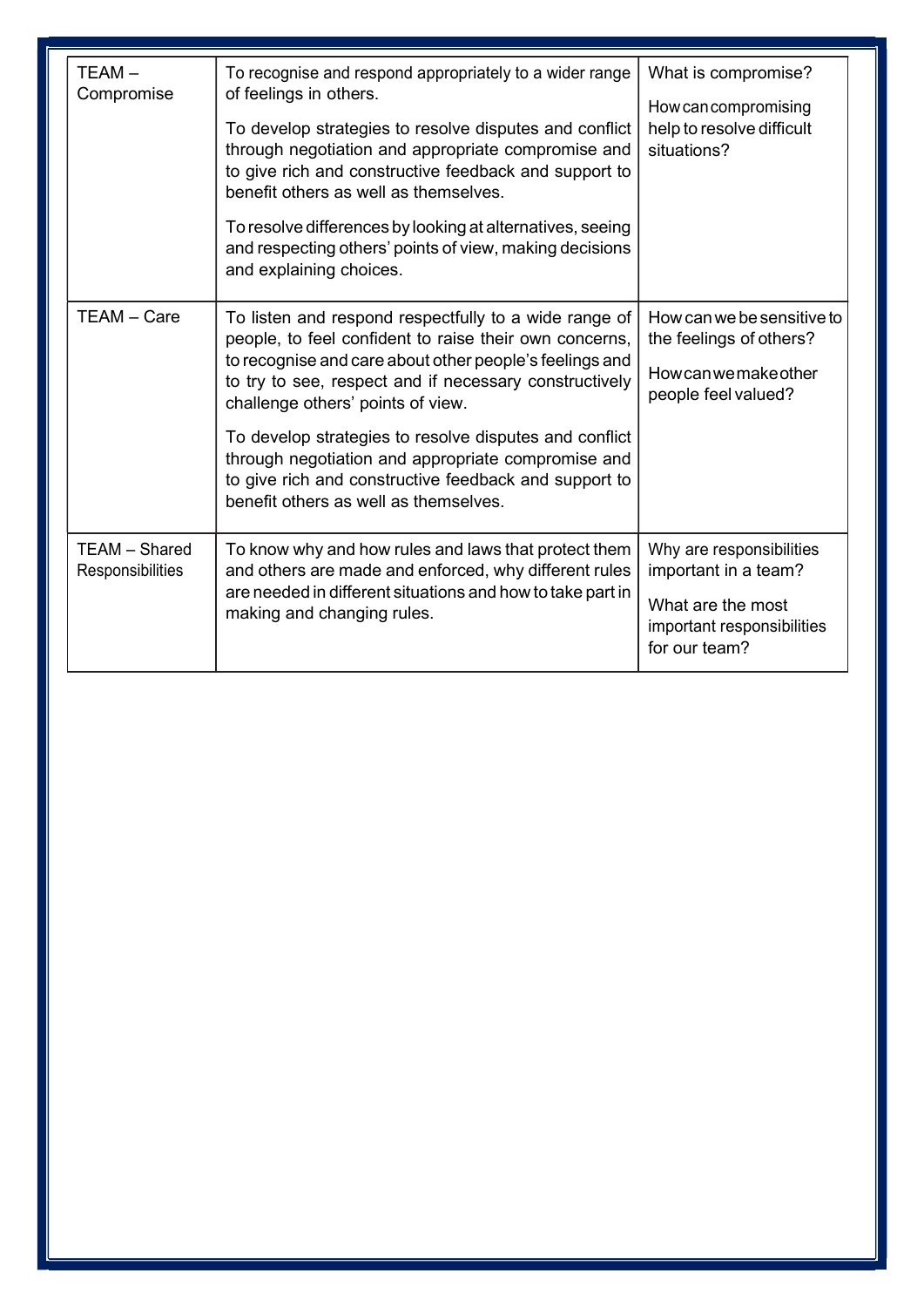| <b>Unit and Lesson Title</b>                           | <b>Objectives Covered</b>                                                                                                                                                                                                                                                                                                                                                                                     | <b>Big Questions</b>                                                                                         |
|--------------------------------------------------------|---------------------------------------------------------------------------------------------------------------------------------------------------------------------------------------------------------------------------------------------------------------------------------------------------------------------------------------------------------------------------------------------------------------|--------------------------------------------------------------------------------------------------------------|
| Be Yourself - You<br>Are Unique                        | To reflect on and celebrate their achievements, identify<br>their strengths and areas for improvement, set high<br>aspirations and goals.                                                                                                                                                                                                                                                                     | Is it OK to think and feel<br>differently from other<br>people?                                              |
|                                                        | To recognise that they may experience conflicting<br>emotions and when they might need to listen to or<br>overcome these.                                                                                                                                                                                                                                                                                     | What does 'being an<br>individual' mean, and why<br>is this a good thing?                                    |
| Be Yourself-Let<br>It Out!                             | To deepen their understanding of good and not so<br>good feelings, to extend their vocabulary to enable them<br>to explain both the range and intensity of their feelings<br>to others.                                                                                                                                                                                                                       | Why is it important to<br>share our thoughts and<br>feelings with those<br>around us?                        |
|                                                        | To recognise that they may experience conflicting<br>emotions and when they might need to listen to or<br>overcome these.                                                                                                                                                                                                                                                                                     | How can we communicate<br>ourthoughtsandfeelings<br>to others?                                               |
| Be Yourself-<br>Uncomfortable<br>Feelings              | To deepen their understanding of good and not so<br>good feelings, to extend their vocabulary to enable them<br>to explain both the range and intensity of their feelings<br>to others.<br>To recognise when they need help and to develop<br>the skills to ask for help; to use basic techniques for<br>resisting pressure to do something dangerous,<br>unhealthy, that makes them uncomfortable or anxious | What are some of the<br>uncomfortable feelings<br>that people can feel?<br>What can we do to<br>manage them? |
| Be Yourself - The<br><b>Confidence Trick</b>           | or that they think is wrong.<br>To face new challenges positively by collecting<br>information, looking for help, making responsible choices,<br>and taking action.                                                                                                                                                                                                                                           | What situations might<br>make us feel nervous or<br>shy?                                                     |
|                                                        | To deepen their understanding of good and not so<br>good feelings, to extend their vocabulary to enable them<br>to explain both the range and intensity of their feelings<br>to others.                                                                                                                                                                                                                       | How can we feel and act<br>more confident in these<br>situations?                                            |
| <b>Be Yourself</b><br>$-$ Do the Right<br><b>Thing</b> | To know how to make informed choices (including<br>recognising that choices can have positive, neutral<br>and negative consequences and to begin to<br>understand the concept of a 'balanced lifestyle'.                                                                                                                                                                                                      | How can we know what<br>to do in a tricky<br>situation?<br>How can we do the right                           |
|                                                        | To face new challenges positively by collecting<br>information, looking for help, making responsible choices,<br>and taking action.                                                                                                                                                                                                                                                                           | thing even if others do<br>not?                                                                              |
| Be Yourself-<br><b>Making Amends</b>                   | To reflect on and celebrate their achievements, identify<br>their strengths and areas for improvement, set high<br>aspirations and goals.                                                                                                                                                                                                                                                                     | How might we feel if we<br>havemade a mistake or<br>done something wrong?                                    |
|                                                        | To face new challenges positively by collecting<br>information, looking for help, making responsible choices,<br>and taking action.                                                                                                                                                                                                                                                                           | What can we do about it?                                                                                     |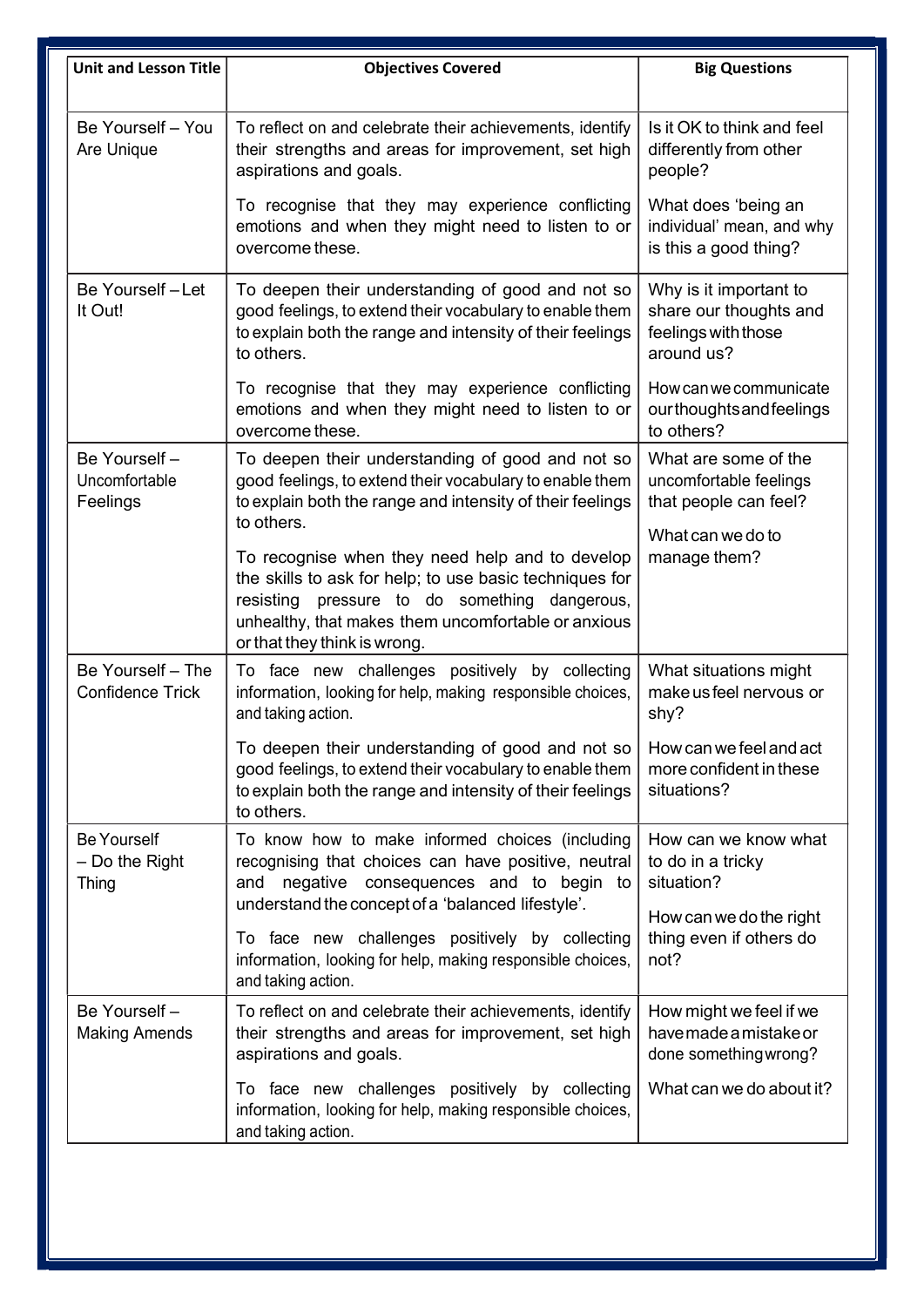| <b>Unit and Lesson Title</b>     | <b>Objectives Covered</b>                                                                                                                                                                                            | <b>Big Questions</b>                                                                                        |
|----------------------------------|----------------------------------------------------------------------------------------------------------------------------------------------------------------------------------------------------------------------|-------------------------------------------------------------------------------------------------------------|
| VIPs - Family<br>and Friends     | To recognise different types of relationship, including<br>those between acquaintances, friends, relatives and<br>families.                                                                                          | Who are the important<br>people in our lives? Why<br>are they important?                                    |
|                                  | To know that their actions affect themselves and<br>others.                                                                                                                                                          | Why is it important to<br>treat them kindly? What                                                           |
|                                  | To recognise what constitutes a positive, healthy<br>relationship and develop the skills to form and<br>maintain positive and healthy relationships.                                                                 | can happen if we don't<br>treat your family and<br>friends with respect?                                    |
| $VIPS - Think$<br>Before You Act | To know that their actions affect themselves and<br>others.<br>To recognise and respond appropriately to a wider                                                                                                     | What are the<br>consequences of<br>behaving unkindly to the                                                 |
|                                  | range of feelings in others.                                                                                                                                                                                         | people around us?<br>How can we calm down<br>when we are feeling<br>angry or upset with<br>other people?    |
| $VIPS - It'S OK$<br>to Disagree! | To develop strategies to resolve disputes and<br>conflict through negotiation and<br>appropriate<br>compromise and to give rich and constructive<br>feedback and support to benefit others as well as<br>themselves. | Do people who care<br>abouteachotheralways<br>have to agree?<br>How can we resolve<br>disagreements without |
|                                  | To resolve differences by looking at alternatives,<br>seeing and respecting others' points of view, making<br>decisions and explaining choices.                                                                      | falling out?                                                                                                |
|                                  | To recognise and respond appropriately to a wider<br>range of feelings in others.                                                                                                                                    |                                                                                                             |
| VIPs-YouDecide                   | To know how pressure to behave in unacceptable,<br>unhealthy or risky ways can come from a variety of<br>sources, including people they know and the media.                                                          | When might we feel<br>under pressure to do<br>something that we feel                                        |
|                                  | To recognise when they need help and to develop<br>the skills to ask for help; to use basic techniques for<br>resisting pressure to do something dangerous,<br>unhealthy, that makes them uncomfortable or           | unsure about or don't<br>want to do?<br>What can we do when<br>this happens?                                |
|                                  | anxious or that they think is wrong.<br>To recognise and manage 'dares'.                                                                                                                                             |                                                                                                             |
|                                  |                                                                                                                                                                                                                      |                                                                                                             |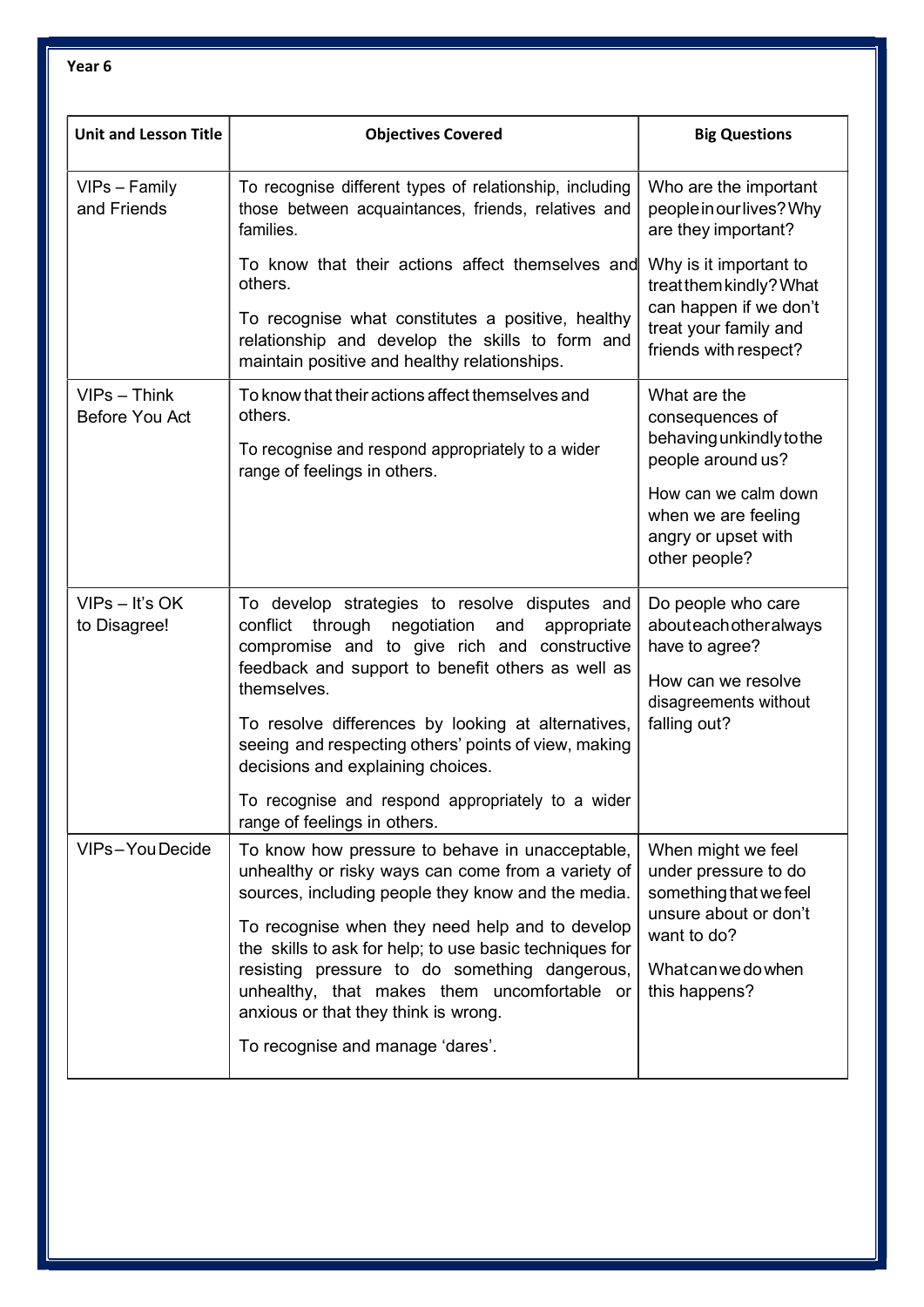| VIPs - Secrets                   | To understand the concept of 'keeping something<br>confidential or secret', when they should or should<br>not agree to this and when it is right to 'break a<br>confidence' or 'share a secret'.<br>To recognise ways in which a relationship can be<br>unhealthy and whom to talk to if they need support.<br>To understand personal boundaries; to identify what<br>they are willing to share with their most special<br>people; friends; classmates and others; and that we all<br>have rights to privacy. | When is it OK to<br>keep a secret?<br>When is this not OK?<br>How can we know<br>when we should<br>break a confidence or<br>tell a secret?           |
|----------------------------------|---------------------------------------------------------------------------------------------------------------------------------------------------------------------------------------------------------------------------------------------------------------------------------------------------------------------------------------------------------------------------------------------------------------------------------------------------------------------------------------------------------------|------------------------------------------------------------------------------------------------------------------------------------------------------|
| $VIPS -$<br><b>False Friends</b> | To recognise different types of relationship, including<br>those between acquaintances, friends, relatives and<br>families.<br>To recognise ways in which a relationship can be<br>unhealthy and whom to talk to if they need support.<br>To understand personal boundaries; to identify what<br>they are willing to share with their most special<br>people; friends; classmates and others; and that we all<br>have rights to privacy.                                                                      | What are some of the<br>signs of an unhealthy or<br>risky relationship?<br>When might it be best to<br>end a relationship, and<br>how can we dothis? |

| <b>Unit and Lesson Title</b>            | <b>Objectives Covered</b>                                                                                                                                                         | <b>Big Questions</b>                                                                                                                               |
|-----------------------------------------|-----------------------------------------------------------------------------------------------------------------------------------------------------------------------------------|----------------------------------------------------------------------------------------------------------------------------------------------------|
| Growing Up-<br><b>Changing Bodies</b>   | To know how their body will, and their emotions<br>may, change as they approach and move through<br>puberty.                                                                      | What are the changes<br>that occur in boys'<br>and girls' bodies<br>during puberty?<br>How can we look after<br>our changing bodies<br>as we grow? |
| Growing Up-<br><b>Emotional Changes</b> | To know how their body will, and their emotions<br>may, change as they approach and move through<br>puberty.<br>To recognise and challenge stereotypes.                           | Howmightourthoughts<br>and feelings change<br>during puberty?<br>How can we deal<br>with difficult feelings<br>and moods?                          |
| Growing Up-Just<br>the Way You Are      | To recognise and challenge stereotypes.<br>To recognise how images in the media (and online)<br>do not always reflect reality and can affect how<br>people feel about themselves. | Is there an ideal<br>kind of body?<br>What information can<br>affect how we think and<br>feel about ourselves and<br>our bodies?                   |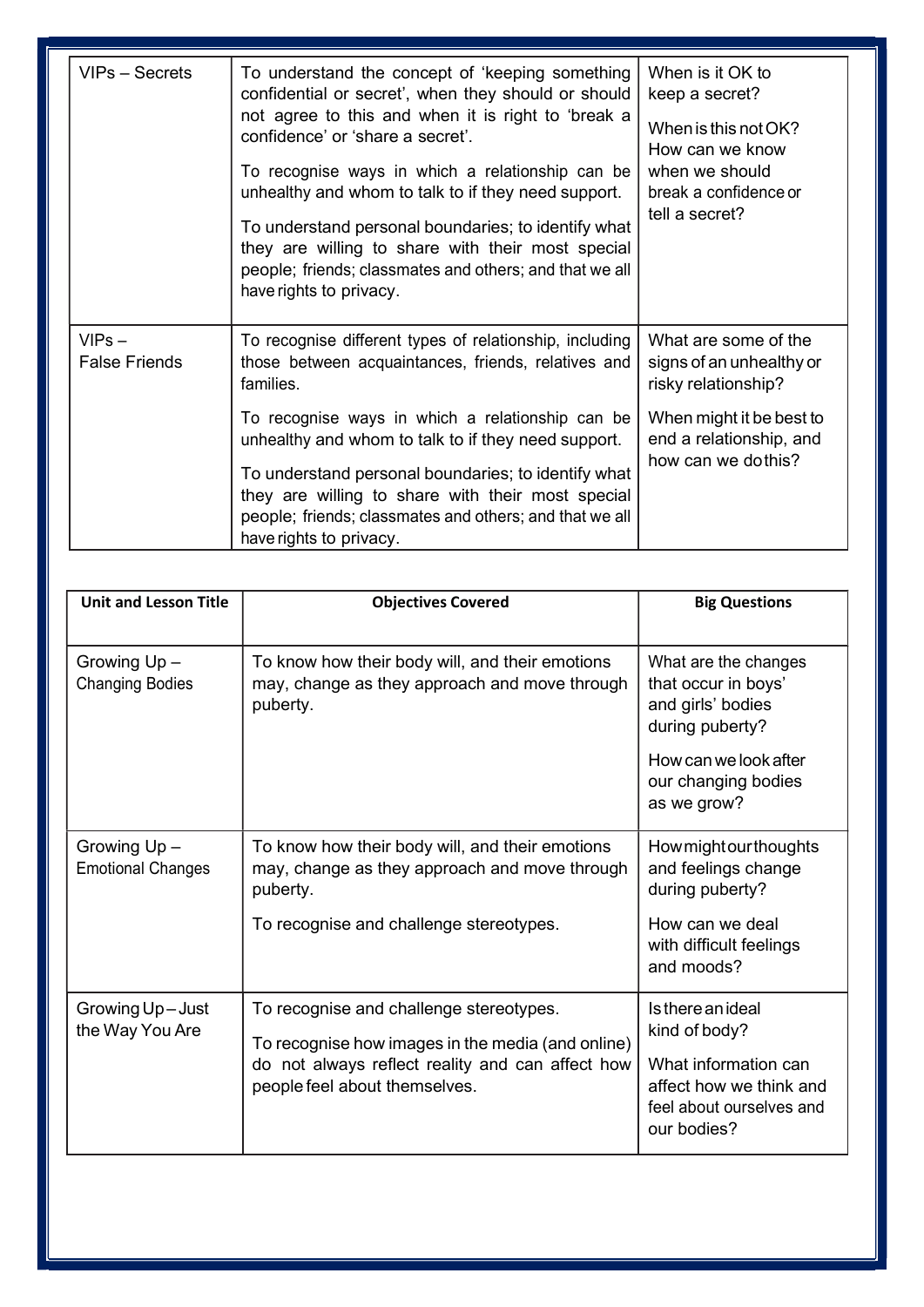| Growing Up-<br>Relationships              | To know about the difference between, and the<br>terms associated with, sex, gender identity and<br>sexual orientation.<br>To know that civil partnerships and marriage are<br>examples of a public demonstration of the<br>commitment made between two people who love<br>and care for each other and want to spend their lives<br>together and who are of the legal age to make that<br>commitment.<br>To know that two people who love and care for one<br>another can be in a committed relationship and not<br>be married or in a civil partnership. | What is a loving<br>relationship?<br>What kinds of loving<br>relationship are there?                                      |
|-------------------------------------------|-----------------------------------------------------------------------------------------------------------------------------------------------------------------------------------------------------------------------------------------------------------------------------------------------------------------------------------------------------------------------------------------------------------------------------------------------------------------------------------------------------------------------------------------------------------|---------------------------------------------------------------------------------------------------------------------------|
| Growing Up-Let's<br><b>Talk about Sex</b> | To know about human reproduction.<br>To know about the difference between, and the<br>terms associated with, sex, gender identity and<br>sexual orientation.<br>To know about taking care of their body,<br>understanding that they have the right to protect<br>their body from inappropriate and unwanted<br>contact; understanding that actions such as female<br>genital mutilation (FGM) constitute abuse and are a<br>crime, and develop the skills and strategies required<br>to get support if they have fears for themselves or<br>their peers.  | What is a sexual<br>relationship? Who can<br>have a sexual<br>relationship?<br>What is an STI? How<br>these be prevented? |
| Growing<br>$Up - Human$<br>Reproduction   | To know about human reproduction.<br>To recognise different types of relationship,<br>including those between acquaintances, friends,<br>relatives and families.                                                                                                                                                                                                                                                                                                                                                                                          | How is a baby conceived?<br>What is contraception?<br>How does a baby grow?<br>How is it born?                            |